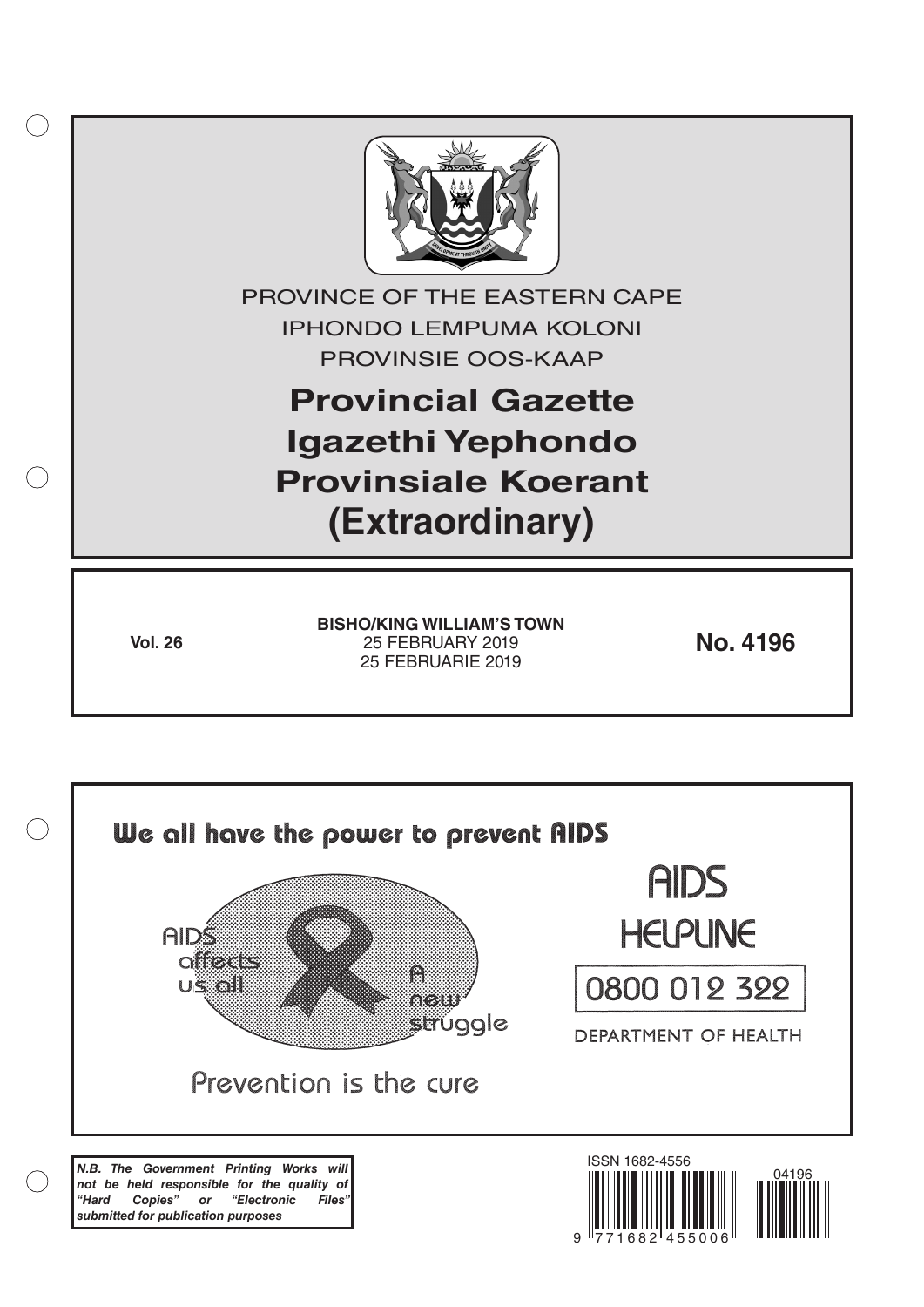# **IMPORTANT NOTICE:**

**The GovernmenT PrinTinG Works Will noT be held resPonsible for any errors ThaT miGhT occur due To The submission of incomPleTe / incorrecT / illeGible coPy.**

**no fuTure queries Will be handled in connecTion WiTh The above.**

# **CONTENTS**

|          |                                                                                                    | Gazette<br>No. | Page<br>No. |
|----------|----------------------------------------------------------------------------------------------------|----------------|-------------|
|          | <b>PROVINCIAL NOTICES • PROVINSIALE KENNISGEWINGS</b>                                              |                |             |
| 53<br>54 | Gambling Act (5/1997) (Eastern Cape) (As amended): Notice of Lodgement of Various Applications for | 4196           |             |
|          |                                                                                                    | 4196           |             |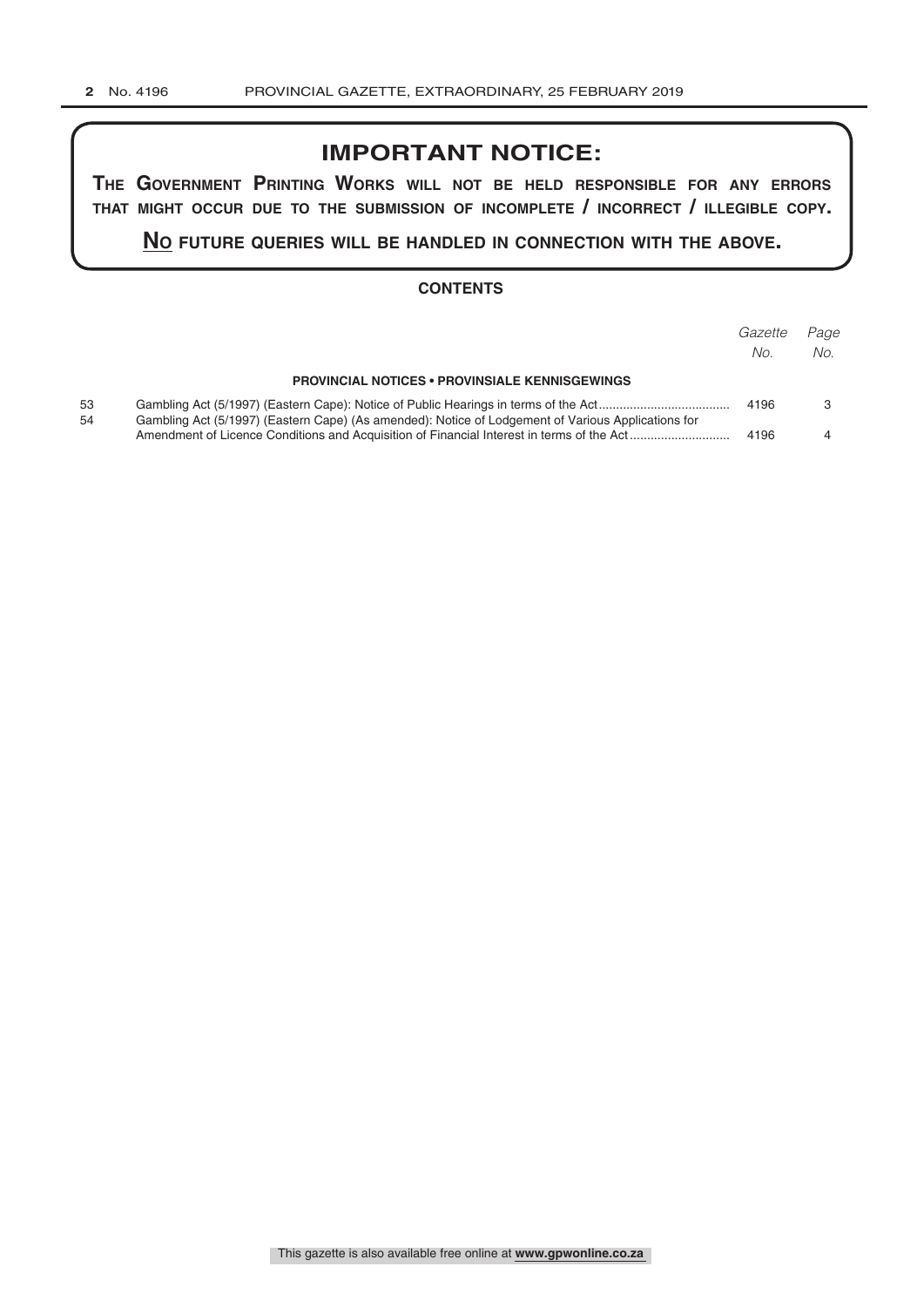# Provincial Notices • Provinsiale Kennisgewings

# **PROVINCIAL NOTICE 53 OF 2019**

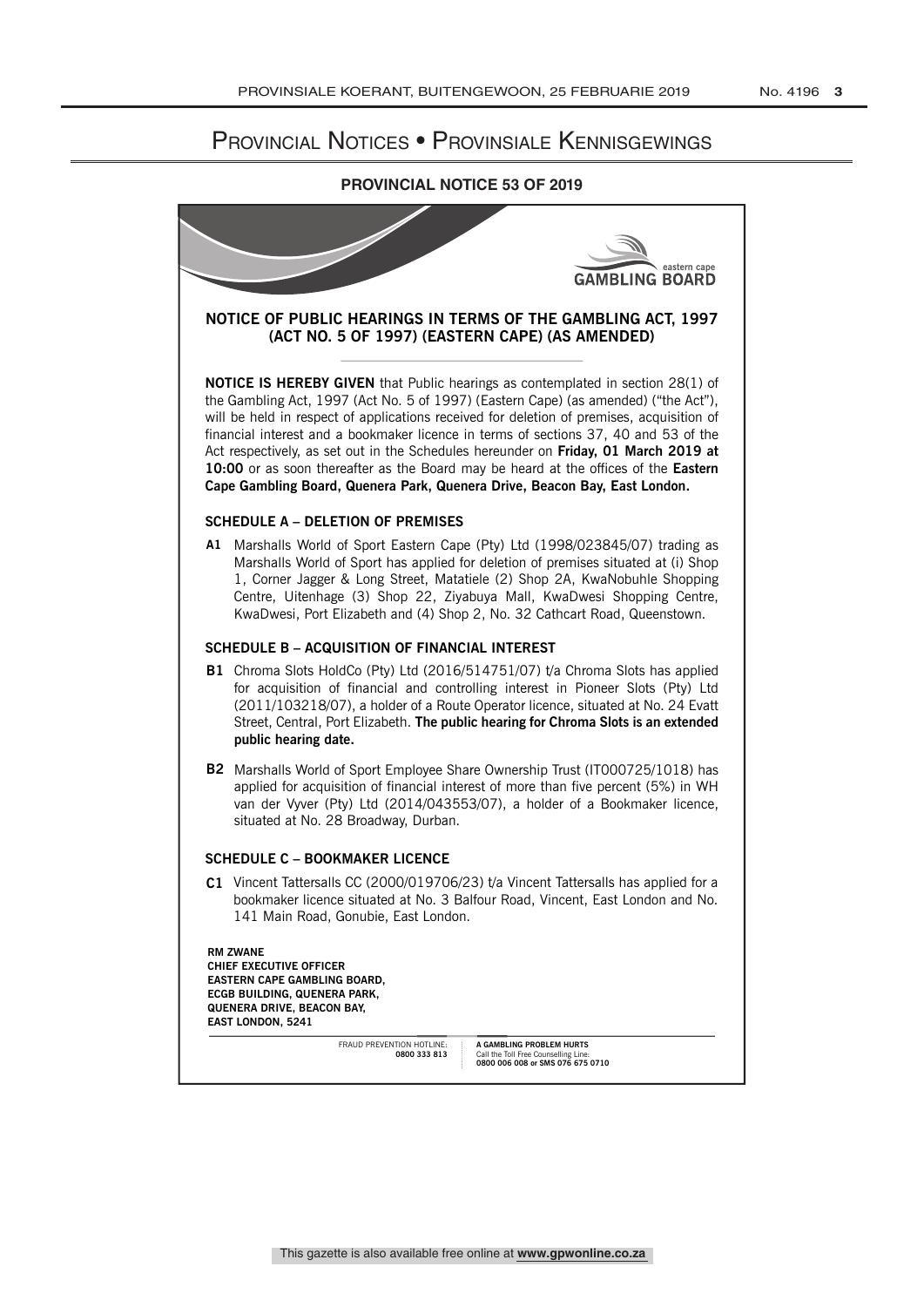## **PROVINCIAL NOTICE 54 OF 2019**

## **NOTICE OF LODGEMENT OF VARIOUS APPLICATIONS FOR AMENDMENT OF LICENCE CONDITIONS AND ACQUISITION OF FINANCIAL INTEREST IN TERMS OF THE GAMBLING ACT, 1997 (ACT NO. 5 OF 1997) (EASTERN CAPE) (AS AMENDED)**

NOTICE IS HEREBY GIVEN that applications for amendment of licence conditions and acquisition of financial interest in terms of sections 35 and 40 of the Gambling Act,<br>1997 (Act No. 5 of 1997) (Eastern Cape) (as amended), p Board.

The applications may be inspected by any person at the offices of the Eastern Cape Gambling Board, ECGB Building, Quenera Park, Quenera Drive, Beacon Bay, East London and at the respective licensees listed below in Schedule A, as determined by the Board.

Any objections, petitions or representations shall be lodged with the Chief Executive Officer of the Board within one (1) month of the date of this notice, which commenced on **21 February 2019** to **20 March 2019**.

All objections and comments shall specify: the application to which the objection or comment relates; the grounds on which the objection is founded; in the case of comment;<br>full particulars or facts in substantiation there objector or person making the comment wishes to make oral representations when the application is heard.

A person lodging representations may show cause why the Board may determine that his or her identity should not be divulged.

The under-mentioned figures used in brackets in Schedules have the following meanings:

- 
- (1) = The name and address of the applicant; (2) = If the applicant is a company or other corporate body, the names of all persons who have a financial or other interest of 5% or more in the applicant;
- $(3)$  = In the case of a company the initials and surnames of all directors of the company;
- $(4)$  = The type of application applied for: and
- $(5)$  = The address of the premises from which the applicant intends to operate from. **SCHEDULE A – AMENDMENT OF LICENCE CONDITIONS**

## **A1**

- (1) (a) Bingo Royale Buffalo City CBD (Pty) Ltd (2012/112914/07) trading as Bingo Royale East London, Owethu House, 27 Terminus Street, East London; (b) Arvodex (Pty) Ltd (2012/112949/07) trading as Bingo Royale Mthatha, Shop 19,Mthatha Plaza, No. 35 Nelson Mandela Drive, Mthatha;
	- (c) Bingo Royale Cleary Park (Pty) Ltd (2012/118692/07) trading as Bingo Royale Port Elizabeth, Shop NG29, Cleary Park Shopping Centre, Bethelsdorp, Port Elizabeth; and
- (d) Bingo Royale JBay (Pty) Ltd (2012/128005/07) trading as Bingo Royale Jeffreys Bay, Shop G24, Fountains Mall, Corner R102 Humansdorp and St Francis Drive, Jeffreys Bay;
- (2) Goldrush Group (Pty) Ltd (2009/013264/07); Yolande Manuel; Vergacorp (Pty) Ltd (2012/096349/07); RAC Investment Holding (Pty) Ltd (2013/225712/07); RECM and Calibre Limited (2009/012403/06); TTow Investments (Pty) Ltd (2015/049447/07), Seneca Investment Company (Pty) Ltd (2014/101221/07), Raymond George Hipkin, Zico Capital 2 (Pty) Ltd (2014/218834/07), Agile Capital 2 (Pty) Ltd (2015/441462/07), Agile Capital Holdings (Pty) Ltd (2014/033671/07); Matshediso Makgao Trust (IT3607/2010) and Mkhalelwa Mazibuko;
- (3) Y. Manuel; D. Winter and G. Sutherland;

(4) Amendment of Licence Conditions as proposed/ detailed below:

### *Current conditions of licence the Applicant seeks to amend:*

**Clause No. 13.3**

Which reads:

"*13.3 The Licensee commits to an Employee Revenue Scheme of 0.5% of the total Gross Gaming Revenue (GGR) of the Bingo operations to all black employees.*"

## **Clause No. 14.5.1**

- Which reads: "*The Licensee shall achieve the Employment Equity (EE) targets over the period of the Licence in respect of staff employed by the Bingo Hall –*
- 
- *14.5.1 By end of year one of operation-14.5.1.1 PDIs shall comprise a minimum of 98%; 14.5.1.2 PDI Females shall comprise a minimum of 80%; and*
- 
- *14.5.1.3 PDI managers and supervisors shall comprise a minimum of 88% and maintain these levels for the duration of the Licence Period.*"

#### **Proposed amendments: Clause No. 13.3**

Which reads:

"*13.3 The Licensee commits to contribute 5.5% of pensionable salary for each employee towards a Provident Fund. Each employee shall also contribute 5.5% of pensionable salary towards a Provident Fund.*"

#### **Clause No. 14.5.1**

#### Which reads:

"*The Licensee shall achieve the Employment Equity (EE) targets over the period of the Licence in respect of staff employed by the Bingo Hall –*

- *14.5.1 By end of year one of operation-*
- *14.5.1.1 PDIs shall comprise a minimum of 88%; 14.5.1.2 PDI Females shall comprise a minimum of 50%; and*
- *14.5.1.3 PDI managers and supervisors shall comprise a minimum of 80% and*
- *maintain these levels for the duration of the Licence Period.*"

### **RM ZwANE**

**CHIEF ExECUTIVE OFFICER EASTERN CAPE GAMBLING BOARD, ECGB BUILDING, QUENERA PARk, QUENERA DRIVE, BEACON BAy, EAST LONDON, 5241**

- 
- (5) (a) Owethu House, 27 Terminus Street, East London, Eastern Cape; (b) Shop 19, Mthatha Plaza, No. 35 Nelson Mandela Drive, Mthatha, Eastern Cape; (c) Shop NG29, Cleary Park Shopping Centre, Bethelsdorp, Port Elizabeth, Eastern Cape: and

 (d) Shop G24, Fountains Mall, Corner R102 Humansdorp and St Francis Drive, Jeffreys Bay, Eastern Cape.

#### **A2**

- (1) (a) K2014016993 (Pty) Ltd (2014/016993/07) trading as Bingo Royale Lusikisiki, Erf 8, No.7 Jakaranda Street, Lusikisiki; and (b) Bingo Royale Matatiele (Pty) Ltd (2014/016944/07) trading as Bingo Royale
- Matatiele, Shop 1 B7, Market Square, Corner Long and Market Street, Matatiele;
- (2) Goldrush Group (Pty) Ltd (2009/013264/07); Yolande Manuel; Vergacorp (Pty) Ltd (2012/096349/07); RAC Investment Holding (Pty) Ltd (2013/225712/07);
- RECM and Calibre Limited (2009/012403/06); TTow Investments (Pty) Ltd (2015/049447/07), Seneca Investment Company (Pty) Ltd (2014/101221/07), Raymond George Hipkin, Zico Capital 2 (Pty) Ltd (2014/218834/07), Agile Capital 2 (Pty) Ltd (2015/441462/07), Agile Capital Holdings (Pty) Ltd (2014/033671/07); Matshediso Makgao Trust (IT3607/2010) and Mkhalelwa Mazibuko;
- (3) Y. Manuel; D. Winter and G. Sutherland;
- (4) Amendment of Licence Conditions as proposed/ detailed below:

#### **Current condition of licence the Applicant seeks to amend:**

#### **Clause No. 13.2**

Which reads

"*13.2 The Licensee commits to an Employee Scheme of 0.5% of GGR for local PDI staff support as well as the Licensee's Corporate Social Investment initiates. The zero point five percent (0.5%) of GGR contemplated herein is over and above the 1% of GGR which the Licensee ought to pay the ECGBB towards Socio-Economic Development projects*."

#### **Proposed amendment:**

**Clause No. 13.2**

#### Which reads

"*13.2 The Licensee commits to contribute 5.5% of pensionable salary for each employee towards a Provident Fund. Each employee shall also contribute 5.5% of pensionable salary towards a Provident Fund.*"

(5) (a) Erf 8, No.7 Jakaranda Street, Lusikisiki, Eastern Cape; and (b) Shop 1 B7, Market Square, Corner Long and Market Street, Matatiele, Eastern Cape.

#### **SCHEDULE B – ACQUISITION OF FINANCIAL INTEREST**

#### **B1**

- (1) Goldrush Group (Pty) Ltd (2009/013264/07), 66 Ontdekkers Road, Westgate, Roodeport, Gauteng;
- (2) RAC Investment Holding (Pty) Ltd (2013/225712/07); RECM and Calibre Limited (2009/012403/06); TTow Investments (Pty) Ltd (2015/049447/07), Seneca Investment Company (Pty) Ltd (2014/101221/07), Raymond George Hipkin, Zico Capital 2 (Pty) Ltd (2014/218834/07), Agile Capital 2 (Pty) Ltd (2015/441462/07), Agile Capital Holdings (Pty) Ltd (2014/033671/07) and Matshediso Makgao Trust (IT3607/2010);
- (3) M Naidoo, S Padayachee, AM Scott, KNRJ Thejane, RG Hipkin, JC Van Niekerk, HL Mtanga, MI Nurick, SDM Zungu, LA Shezi ;
- (4) Acquisition of a direct financial interest of more than five percent (5%) in Boss Bookmaker EC (Pty) Ltd, holder of a Bookmaker Licence; and
- (5) 66 Ontdekkers Road, Westgate, Roodeport, Gauteng.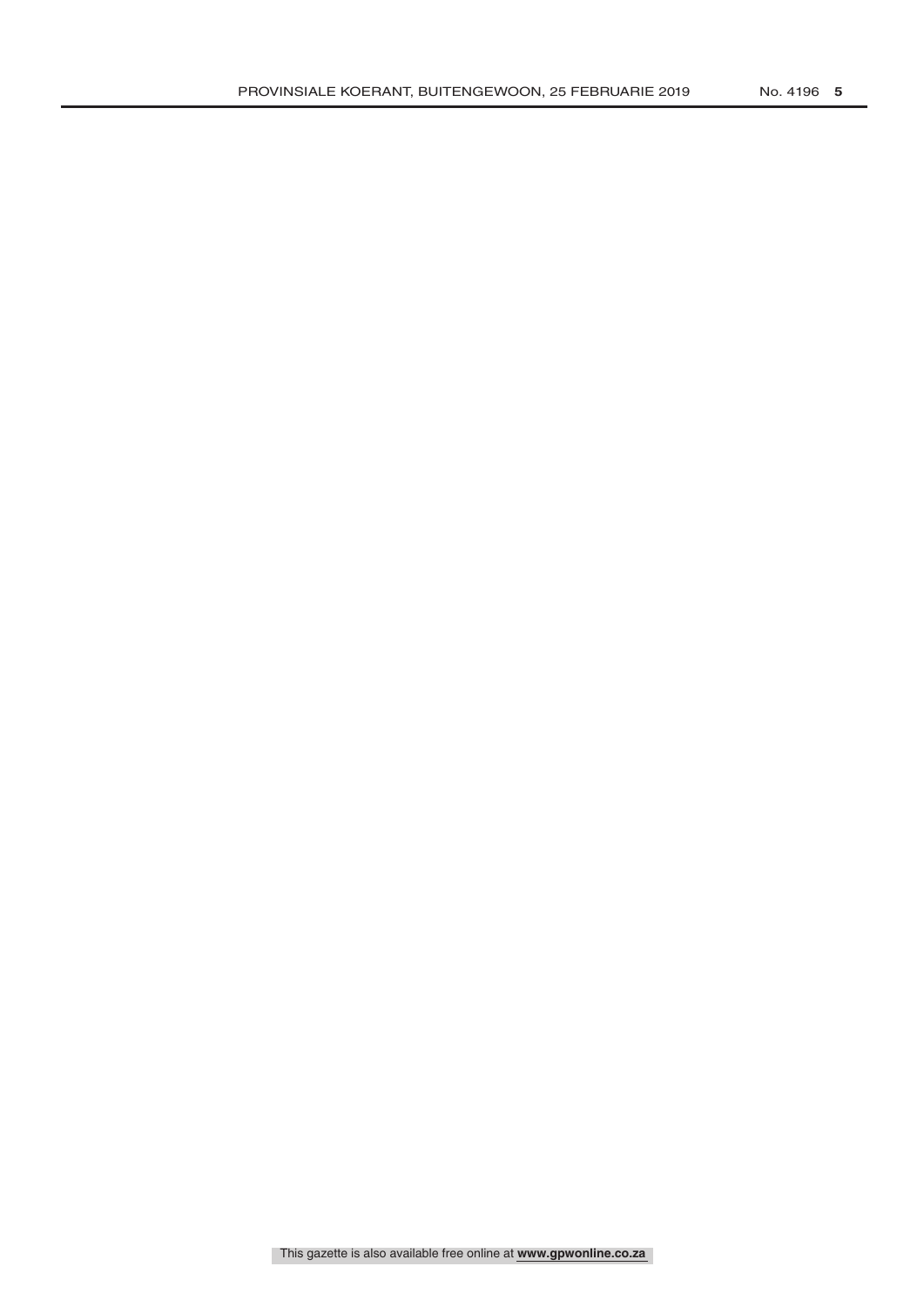This gazette is also available free online at **www.gpwonline.co.za**